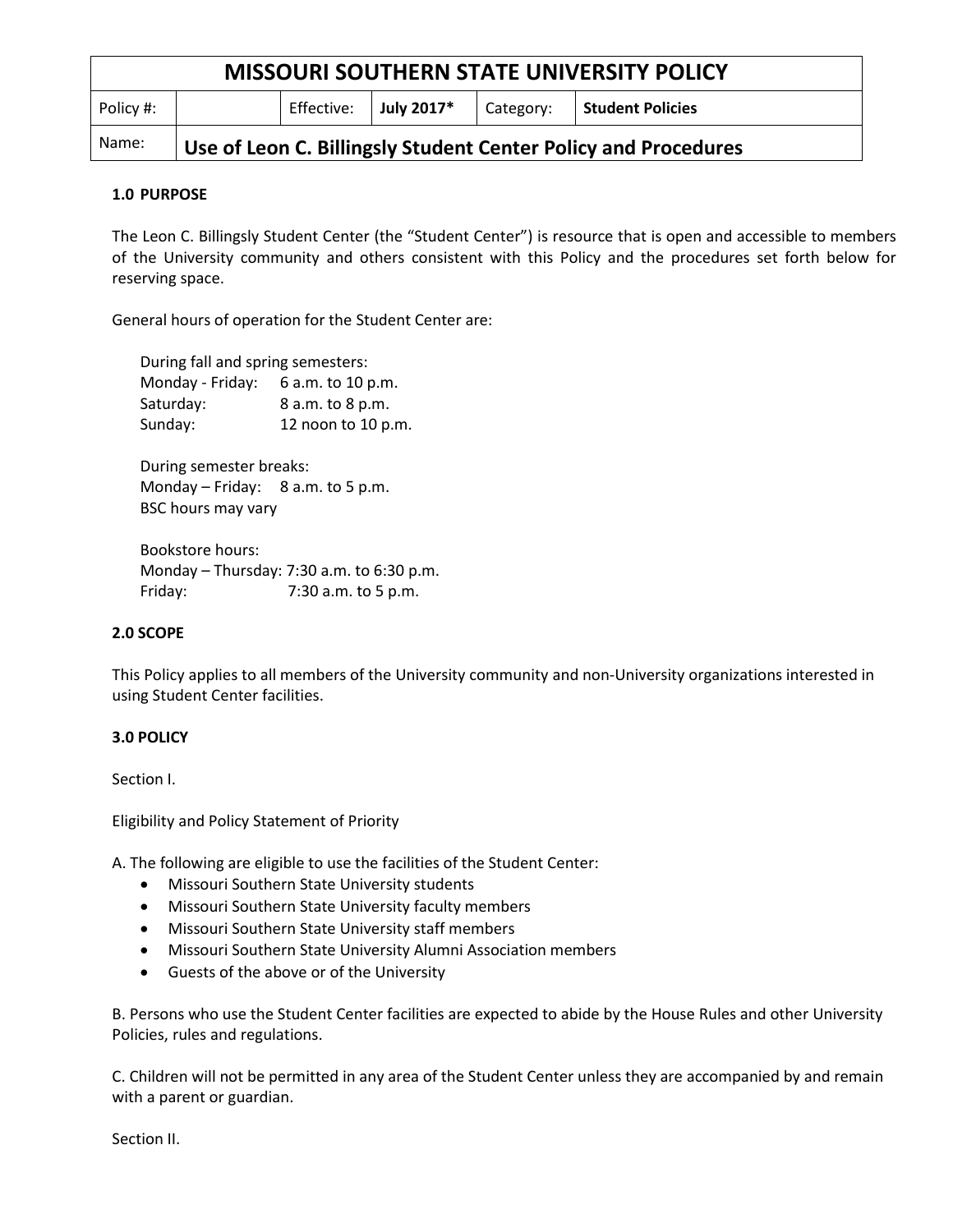- A. All spaces except the bookstore are under the supervision of the Dean of Students.
- B. The Student Center lounge areas are for use by students, faculty, staff, and alumni or their guests, unless reserved through the Reservations Office, BSC 241 for other purposes.
- C. No classes, lectures, labs or any type of class for credit shall be scheduled in the Student Center unless approved by the Dean of Students.
- D. Voting boxes for student approved campus elections may be placed only in those areas of the Student Center approved by the Dean of Students.
- E. Selling tickets to approved campus events by proper reservation for off-campus groups by special permission from the Director of Student Activities may be permitted in the Student Center.
- F. Unapproved animals are not permitted in the building at any time.
- G. Equipment and furnishings assigned to the Student Center shall not be removed for any reason except upon written permission of the Dean of Students.
- H. The Student Center shall not be responsible for any articles lost in the building. Articles found in the building should be brought to the Student Activities Office for proper handling (Room 210).
- I. Any damage to Student Center or equipment will be charged to the group using it at the time damage occurs unless individual responsibility can be established.
- J. No persons, except authorized personnel, shall remain in the Student Center after official closing time.
- K. Gambling is prohibited in the Student Center.
- L. Failure to cooperate with persons employed to enforce this Policy and the rules and regulations may result in disciplinary action.
- M. Student Center facilities are not to be used for promoting off-campus activities for a commercial nature by a sponsoring student organization.

# Section III.

#### A. Priority:

Events sponsored by the Campus Activities Board and Campus Recreation shall be given priority in the use of the facilities of the Student Center. Priority will next be given to recognized campus organizations and University committees, then to other groups on a first-come, first-serve basis.

#### B. General Procedures:

1. Reservations of space and equipment for all events must be made with the Student Activities Office by an officer or authorized member of the sponsoring organization.

2. After assignment of space has been made, arrangements must be made with the Dining Services General Manager for all food and refreshments desired for an event held in the Student Center. All food and beverages used in the Student Center must be provided or approved by University Dining Services, subject to requirements of that service. This includes food and drinks that have been donated or prepared elsewhere.

3. Any group that has reserved rooms and failed to use them, or has shown disregard for equipment in the Student Center may be charged a room rental fee or denied further use of rooms, or both. Failure to notify the Student Activities Office of a cancellation 24 hours in advance of the event will result in a charge, where applicable, for the cost incurred for the event scheduled, custodial overtime accumulated, or equipment prepared.

4. All reservations must be made using the University's Billingsly Student Center Facility Request Form available here:<https://www.mssu.edu/student-affairs/rent-a-facility/Event%20Request%20Form.pdf>

#### C. Deadlines for Reservations:

The Student Center may be reserved up to one semester in advance for both campus and off-campus functions. Large-scale social functions requiring extensive setup or equipment require no less than two weeks advance notice, and smaller functions require at least two full working days' notice in order for proper preparations to be made. Seating arrangements for meeting and/or dining should be specified with the request for space. Final